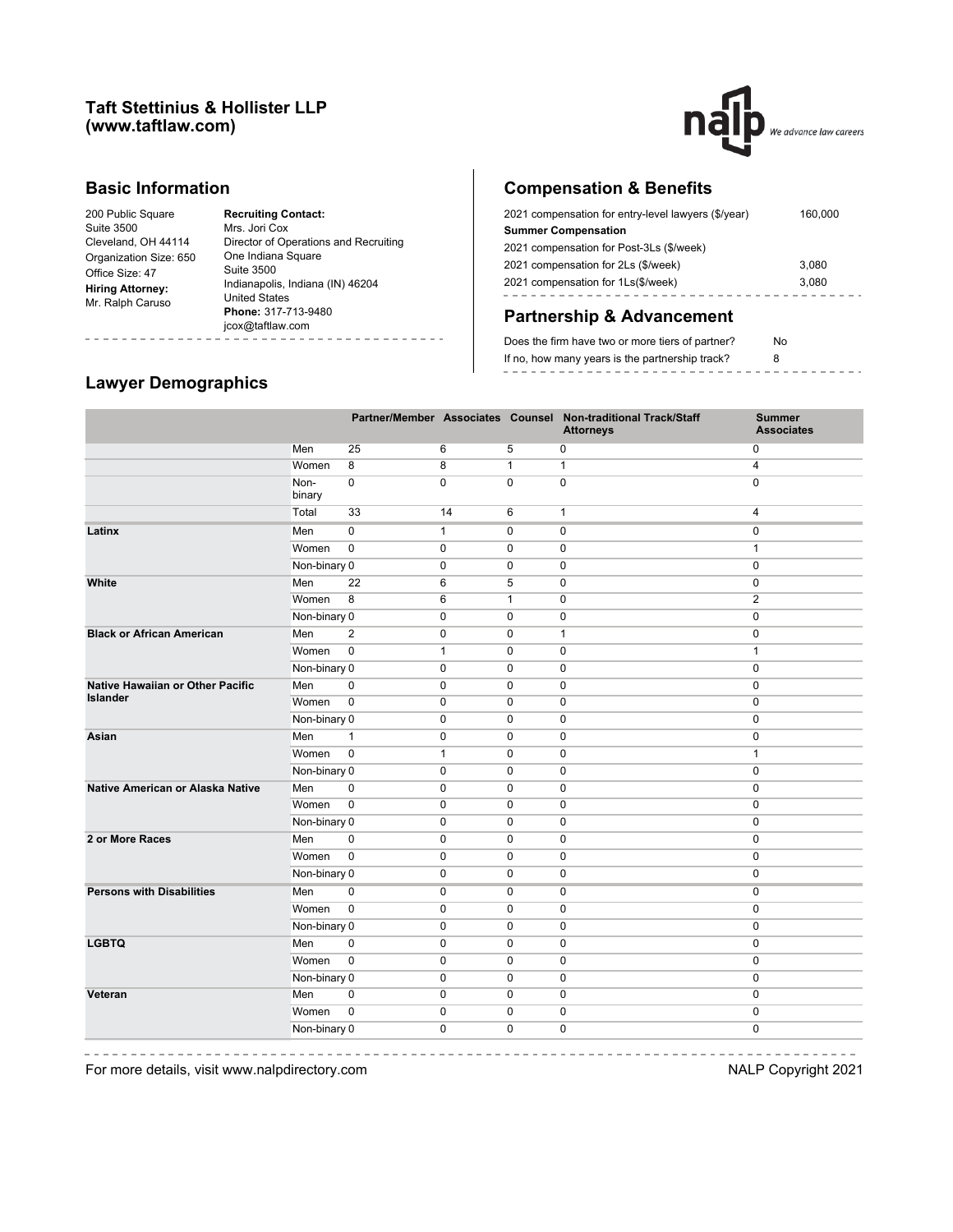

--------------------------------

### **Pro Bono/Public Interest**

| Monica Fennell<br>Pro Bono Director<br>317-713-9461<br>mfennell@taftlaw.com<br>Is the pro bono information indicated here firm-wide or specific to one office?<br>% Firm Billable Hours last year<br>Average Hours per Attorney last year<br>Percent of associates participating last year<br>Percent of partners participating last year<br>Percent of other lawyers participating last year<br><b>Professional Development</b> | Firm-wide          |
|----------------------------------------------------------------------------------------------------------------------------------------------------------------------------------------------------------------------------------------------------------------------------------------------------------------------------------------------------------------------------------------------------------------------------------|--------------------|
| Evaluations<br>Does your organization use upward reviews to evaluate and provide feedback to supervising lawyers?<br>Rotation for junior associates between departments/practice groups?                                                                                                                                                                                                                                         | Annual<br>No<br>No |
|                                                                                                                                                                                                                                                                                                                                                                                                                                  |                    |

| Does your organization have a dedicated professional development staff? | Yes |
|-------------------------------------------------------------------------|-----|
| Does your organization have a coaching/mentoring program                | Yes |
| Does your organization give billable hours credit for training time?    |     |
|                                                                         |     |

## **HIRING & RECRUITMENT**

|                                            |   | <b>Began Work In</b>         |                |                                |                |  |  |
|--------------------------------------------|---|------------------------------|----------------|--------------------------------|----------------|--|--|
| <b>LAWYERS</b>                             |   | 2019 Prior Summer Associates | 2020           | <b>Prior Summer Associates</b> | 2021           |  |  |
| Entry-level                                | 2 | 2                            | 2              | 2                              | 2              |  |  |
| Entry-level (non-traditional track)        |   |                              |                |                                |                |  |  |
| <b>Lateral Partners</b>                    |   |                              | 3              |                                |                |  |  |
| <b>Lateral Associates</b>                  | 4 |                              | $\overline{2}$ |                                |                |  |  |
| All Other Laterals (non-traditional track) | 2 |                              |                |                                |                |  |  |
| Post-Clerkship                             |   |                              |                |                                |                |  |  |
| LL.M.s (U.S.)                              |   |                              |                |                                |                |  |  |
| LL.M.s (non-U.S.)                          |   |                              |                |                                |                |  |  |
| <b>SUMMER</b>                              |   |                              |                |                                |                |  |  |
| Post-3Ls                                   |   |                              |                |                                |                |  |  |
| 2Ls                                        | 2 |                              | 3              |                                | $\overline{2}$ |  |  |
| 1 <sub>ls</sub>                            |   |                              | 1              |                                |                |  |  |

General Hiring Criteria . . . . . . . . . . . . . .

## **General Practice Areas**

| <b>GENERAL PRACTICE AREAS</b> | <b>EMPLOYER'S</b><br><b>PRACTICE</b><br><b>GROUP NAME</b> | NO. OF<br><b>PARTNERS/MEMBERS</b> | NO. OF<br><b>COUNSEL</b> | NO. OF<br><b>ASSOCIATES</b> | NO. OF<br><b>ENTRY-LEVEL</b><br><b>PLACEMENTS</b><br><b>IN THIS</b><br><b>PRACTICE</b><br><b>AREA LAST</b><br><b>YEAR</b> | NO. OF<br><b>NON-TRADITIONAL</b><br><b>TRACK/STAFF</b><br><b>ATTORNEYS</b> |
|-------------------------------|-----------------------------------------------------------|-----------------------------------|--------------------------|-----------------------------|---------------------------------------------------------------------------------------------------------------------------|----------------------------------------------------------------------------|
| Litigation                    | Bankruptcy                                                |                                   | 2                        | 0                           |                                                                                                                           | $\mathbf 0$                                                                |
| <b>Business, Corporate</b>    | <b>Business</b>                                           |                                   | 3                        | 3                           |                                                                                                                           |                                                                            |
| Family                        | Domestic Relations                                        | 2                                 |                          |                             |                                                                                                                           | $\mathbf 0$                                                                |
| Litigation                    | Health & Life<br>Sciences                                 | 2                                 | $\Omega$                 |                             |                                                                                                                           | $\mathbf 0$                                                                |
| <b>Intellectual Property</b>  | Intellectual Property                                     | 3                                 | $\Omega$                 | $\Omega$                    |                                                                                                                           | $\mathbf 0$                                                                |
| <b>Labor and Employment</b>   | Employment &<br><b>Labor Relations</b>                    | 3                                 | $\Omega$                 |                             |                                                                                                                           |                                                                            |
| Litigation                    | Litigation                                                | 10                                |                          | 5                           |                                                                                                                           |                                                                            |
| <b>Trusts and Estates</b>     | <b>Private Client</b>                                     | 2                                 | $\Omega$                 | $\Omega$                    |                                                                                                                           | $\Omega$                                                                   |